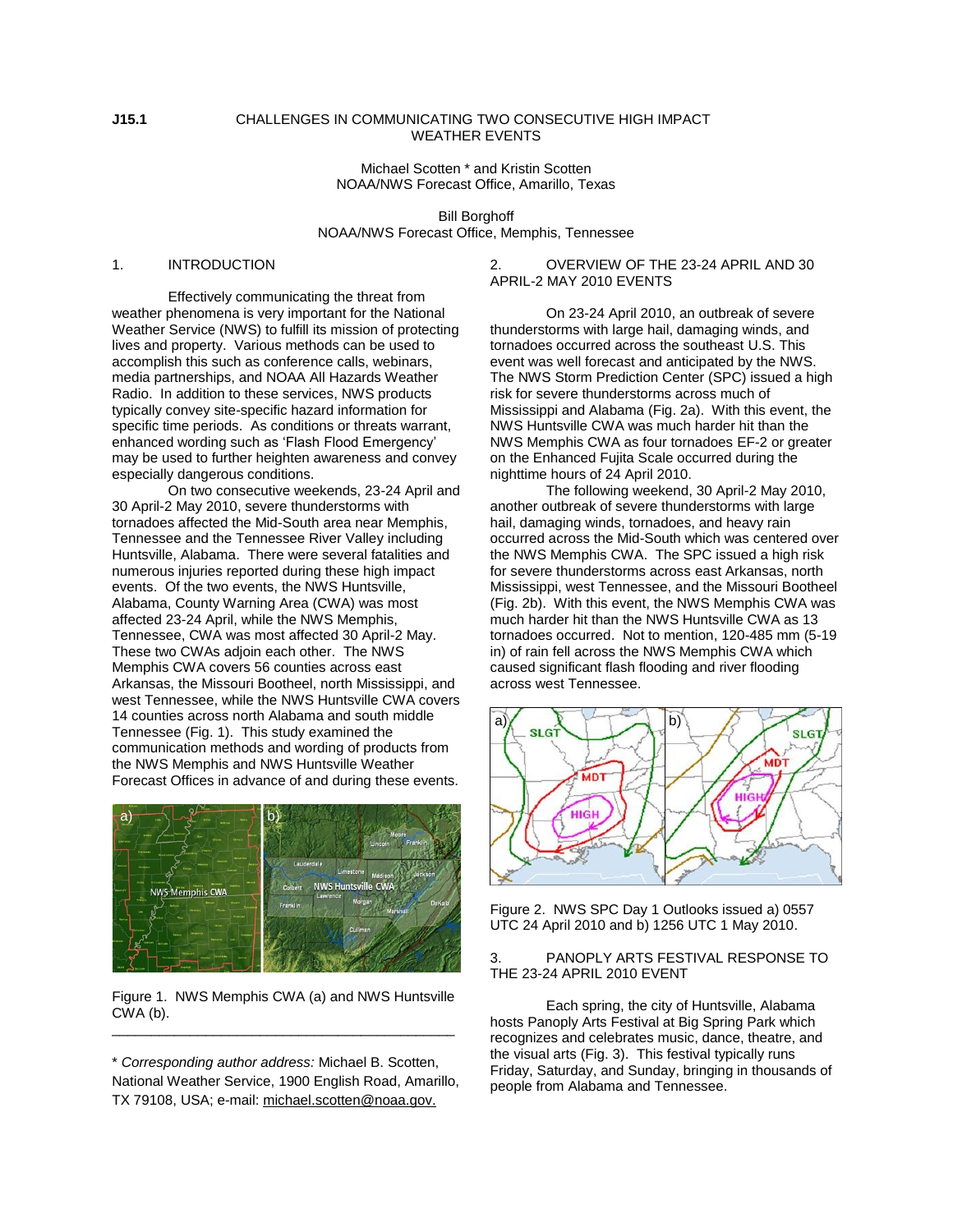The City of Huntsville and Panoply Arts Council does not have a plan in case of inclement weather. Their current strategy is to close the festival and let the adults find their children and then seek shelter. However, there are not many shelters to choose from. Due to the expected severe weather outbreak, Panoply 2010 was cancelled on Friday 23 April. The reason for cancelling this event was that the Panoply Arts Council purchased insurance in the case of inclement weather to help cover costs.



Figure 3. Image from Panoply Arts Festival.

# 4. BEALE STREET MUSIC FESTIVAL RESPONSE TO THE 30 APRIL-2 MAY 2010 EVENT

Each May, the city of Memphis, Tennessee hosts large events throughout the month. This is known as Memphis in May. These events include the Beale Street Music Festival and the World Championship Barbecue Cooking Contest. Typically, the Beale Street Music Festival generates more than \$40 million in revenue to the city. Thousands of people travel from all across the nation to see the numerous musical acts the Beale Street Music Festival has to offer. Memphis in May is also referred to as "Memphis in Mud" as May is generally a very active and wet weather month in the Mid-South.

Prior to the weekend of 30 April-2 May 2010, organizers of the Beale Street Music Festival decided to go ahead and host the event as planned to generate revenue. However at 0230 UTC (930 pm CDT) 2 May 2010, the Beale Street Music Festival was abruptly stopped two songs into the Hall & Oates set as the development of a nearby supercell thunderstorm prompted the issuance of a tornado warning for Memphis, Tennessee. As a result, all persons attending the Beale Street Music Festival were ordered to leave the premises of the festival. However, this meant that thousands of persons were forced to evacuate without any indoor shelter. In fact, thousands of people congregated outdoors onto Beale Street in downtown Memphis when severe weather was imminent from the approaching storm (Fig.4).

## SERVICES PROVIDED BY THE NWS HUNTSVILLE AND NWS MEMPHIS FORECAST **OFFICES**

Numerous briefings and conference calls were given days prior to both high impact events on 23-24



Figure 4. Photograph of thousands of people on Beale Street in downtown Memphis, Tennessee.

April and 30 April-2 May 2010 by both NWS Huntsville and NWS Memphis. NWS Huntsville provided local emergency management with the right tools to make informed decisions to help The City of Huntsville and Panoply Arts Council officials choose to cancel Panoply 2010. An example of a conference call slide from NWS Memphis on 29 April is illustrated in Figure 5. On-site decision support services were provided by NWS Memphis to the local emergency management agency in Shelby county, Tennessee for the Beale Street Music Festival, though these services had to be altered and curtailed due to NWS Memphis" need for additional personnel to handle the heavy workload during the longduration 30 April-2 May event.

Additional services were provided by NWS Huntsville and NWS Memphis. Graphicasts depicting what, where, and when weather hazards were expected were updated and placed on the front page of NWS Huntsville"s website. NWS Memphis used "Flash Flood Emergency" in Flash Flood Statements to illustrate life threatening conditions near Millington, Tennessee where 380-485 mm (15-19 in) of rainfall caused levees to break and flood the city. Live phone interviews with The Weather Channel occurred at both NWS Memphis and NWS Huntsville. These interviews were effective in communicating the severity of both events.



Figure 5. Illustration used on NWS Memphis conference call on 28 April 2010.